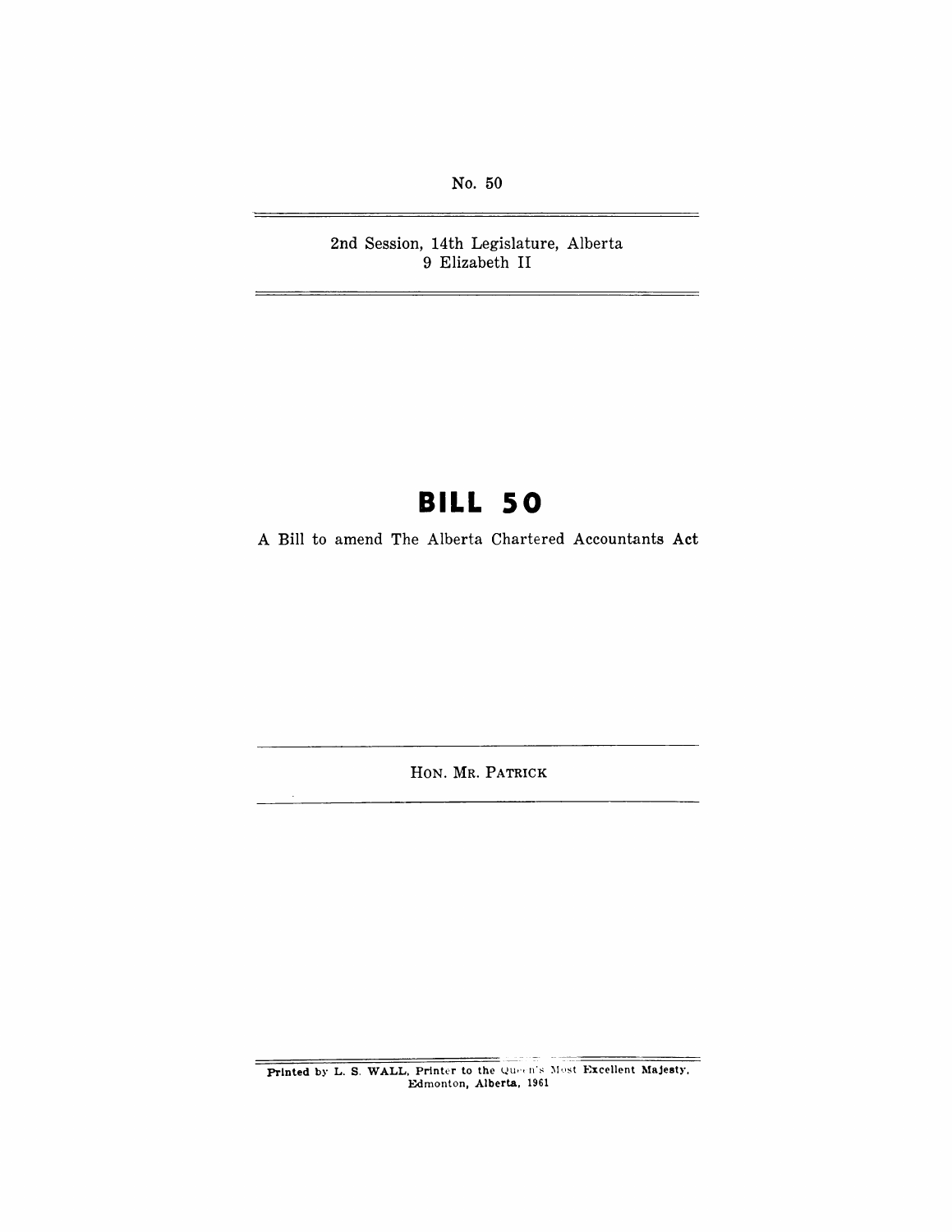**Explanatory Note** 

2. Section 17 presently reads:

"17. (1) No person shall take or use the designation of "Chartered Accountant" or the initials "F.C.A.", "A.C.A.", or "C.A.", either alone<br>Accountant" or the initials "F.C.A.", "A.C.A.", or "C.A.", eithe or description implying that he is a chartered accountant, or any name, title, initials or description implying that he is a certified accountant or an incorporated accountant, unless he is a member of the Institute in good standing and

(2) A person taking or using a name, title, initials or description contrary to subsection (1) is guilty of an offence and liable on sum-<br>mary conviction to a fine not exceeding fifty dollars for each offence.".

This amendment is intended to enable other accounting groups to use the designations of their groups.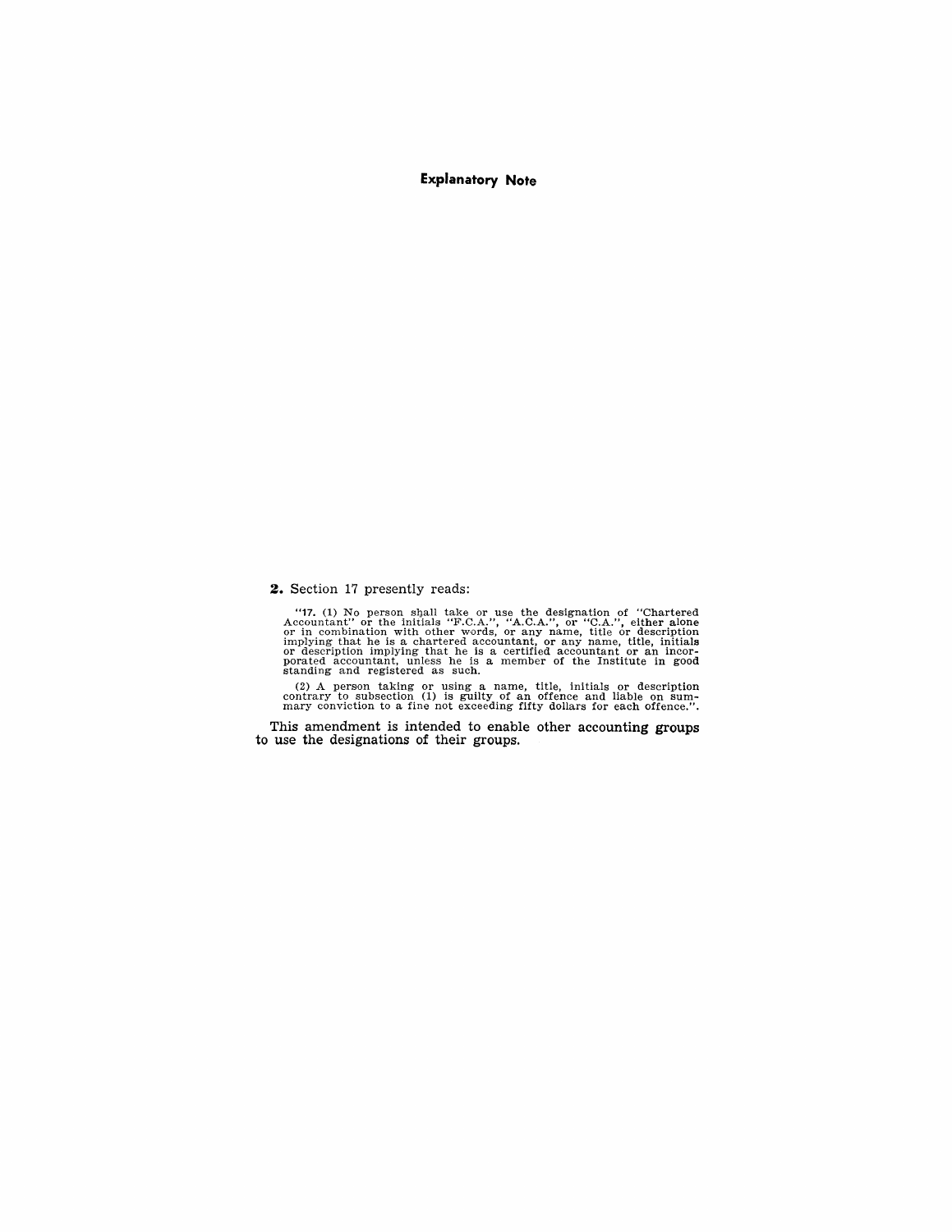### **BILL**

#### No. 50 of 1961

An Act to amend The Alberta Chartered Accountants Act

#### *(Assented to* , 1961)

HER MAJESTY, by and with the advice and consent of the Legislative Assembly of the Province of Alberta, enacts as follows:

1. The Alberta Chartered Accountants Act, being chapter 38 of the Revised Statutes, is hereby amended.

2. Section 17 is amended by striking out subsection (1) and by substituting the following:

**17. (1) No** person shall take or use the designation of "Chartered Accountant" or the initials "F.C.A.", *"A.C.A."*  or "C.A.", or any name, title or description implying that he is a chartered accountant, unless he is a member of the Institute in good standing and registered as such.

3. This Act comes into force on the day upon which it is assented to.